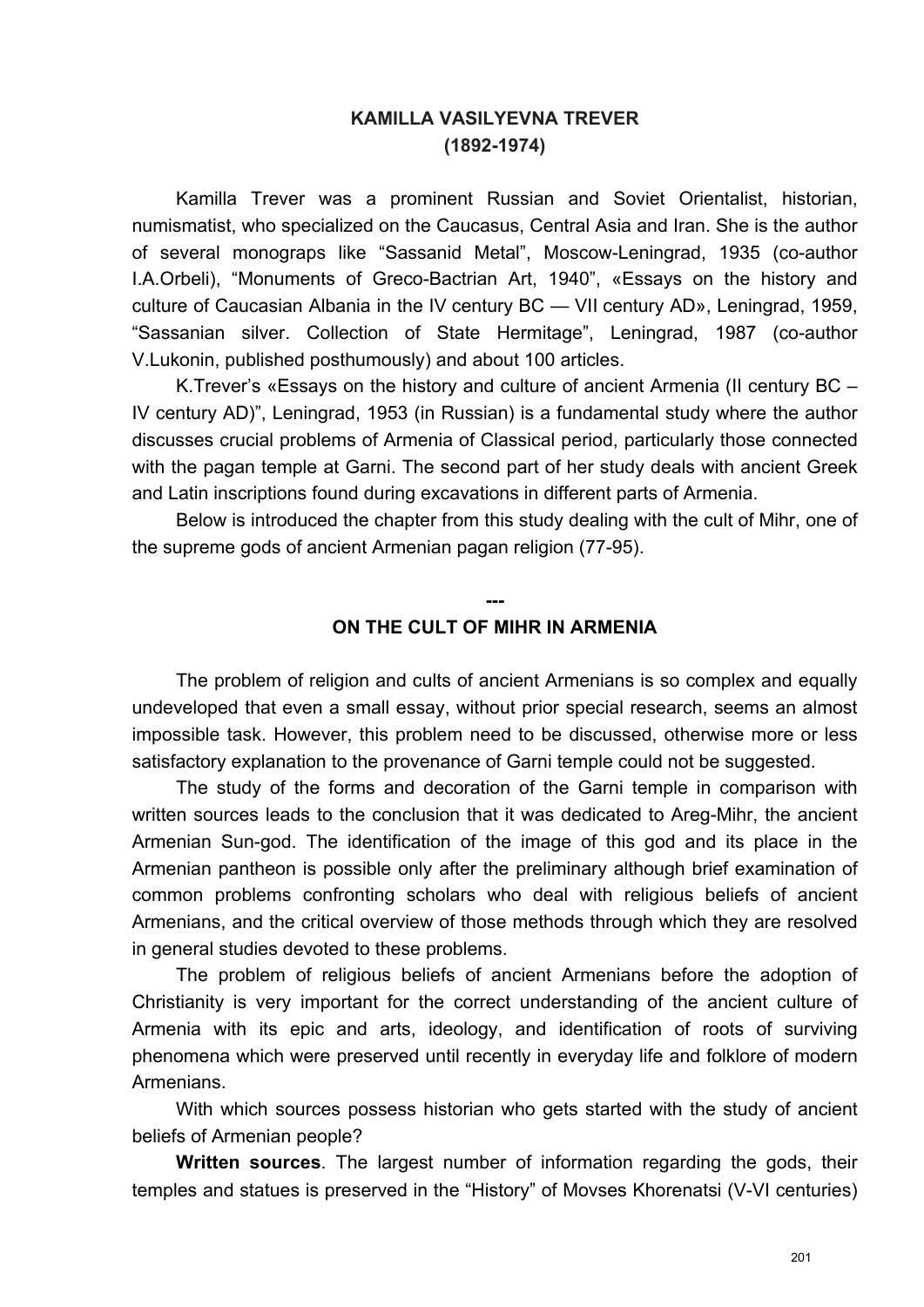and in the study by Agatangeghos who, according to tradition, was the secretary of Trdat III who had conversed Armenia into Christianity. Some dispersed information are extant in the studies of Pavstos Buzand (late IV century), also by Ełishe, Łazar Parbeci and Eznik – authors of the late V – early VI centuries.

Movses Khorenatsi reports about the existence of information regarding ancient gods in passing, in the course of historical narrative without going into explanations and interpretations, using the data which was kept in folk memory and was reflected in epic tales, also "temple books" which were used by him; as to western and eastern authors, he mentions Olymp, Bardetsan, Mar-Abas Catina. It is impossible to reconstruct the coherent picture of the whole pantheon given the fact that Movses Khorenatsi did not seek to do it.

The situation is different in the case of Agatangelos,<sup>1</sup> who is regarded by historical tradition as an eye-witness or even participant of the implementation of Christianity in Armenia. His study – the history of Trdat III, mostly contains the story of pagan Trdat who was conversed into zealous Christian; this topic gave him reason to provide us with interesting very information regarding the cult of some gods, mostly Anahit, about temples and statues which were destroyed by Trdat, treasures of temples which were given to Christian churches which usually were erected on the place of the destroyed temple. Despite the value of the information kept in the study of Agatangełos, they suffer from one-sidedness based on Christian worldview of the author and thus could not reconstruct the picture of Armenian pantheon.

As it was mentioned above, other Armenian historians of the V-VI centuries provide us only with fragmentary data whereas some of them (Ełishe, Łazar of Parbi, and Eznik) from the position of Christian officials, who were first of all interested in the denial of pagan dogmas and opposing them the Christian teaching.

Classical authors also had preserved some dispersed information regarding the beliefs of Armenians, mostly Strabo, Diodorus, Plutarchus, and Cassius Dio. It must be said that the listed authors mention only very few deities of ancient Armenia, mostly Anahit, Aramazd, and Mihr. These authors were focused on external cultic manifestations of these beliefs – the problem of temples, statues etc.

The second category of sources is the epic, folk tales, where were preserved mythical images, echoes of ancient beliefs and rituals.<sup>2</sup> In the "History" of Movses Khorenatsi, as it was mentioned, were used some epic songs as, for example, the tale of the birth of Vahagn. The folk epic about the heros of Sassun contains many echoes and songs of ancient fairy tales, mostly about the god Mihr-Mithra who in the epic is bifurcated into two persons – Elder Mher and Lesser Mher, his grandson (see below).

<sup>1</sup> This ancient text which exists in its Armenian original, in antiquity was translated into Greek and, perhaps, its title "Agatangełos" ("Evangelist") was made personal name of the author.

<sup>2</sup> М. Abeghian, Der armenische Volksglaube, Leipzig, 1899.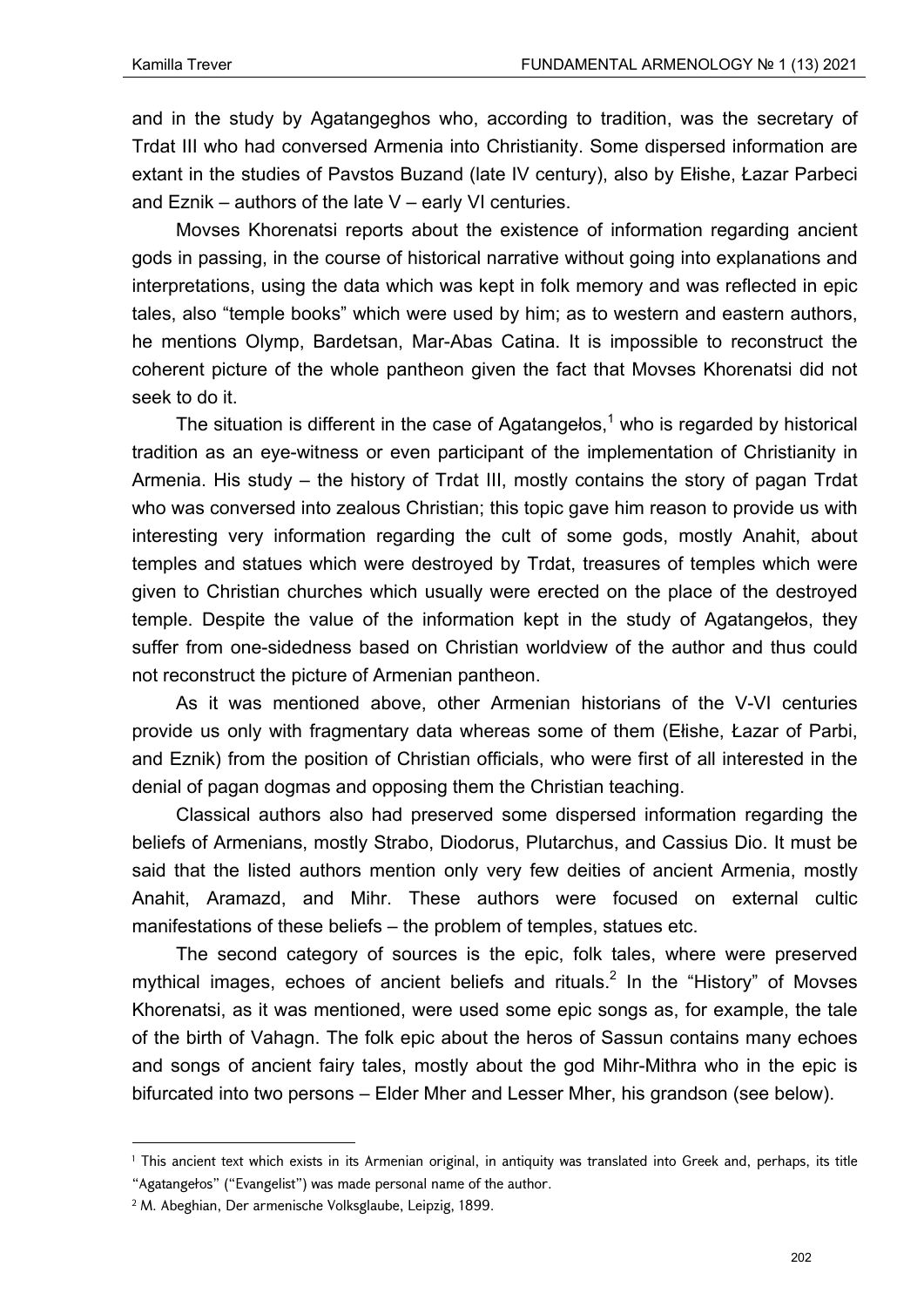Ancient rituals and customs which survived until recently in some regions of Armenia also reflected ancient mythical beliefs reincarnated as game songs, dances, sayings now often already lost their sense.

As to archaeological data, until recently for the period from the II mill. BC to the III century AD we possess only with some occasional materials and scattered findings which could not provide us with any coherent picture, and those individual crumbs which archaeologists and historians are able to reveal are the more valuable. Until now the only archaeological object of this period is the fortress of Garni with its temple, walls, settlement, and also necropolis where excavations and study had started in 1950; the first finds promise to elucidate the problems of religious beliefs and cults.

Attempts to reconstruct combined picture of religious beliefs of ancient Armenia had been initiated still in the mid-XIX century by N.O.Emin, professor of the Lazarev institute, the French scholar-Armenologist V.Langlois, and Gh. Alishan, prominent Armenologist and Mechitarist.

In the book of V.Langlois<sup>3</sup> appeared in 1859 and devoted to numismatics of ancient Armenia, is collected the information from written sources about the religion of ancient Armenians. Based on this information he defines Armenian pagan religion as a syncretism of Zoroastrianism, Greek pantheon, Scythian "superstitions" and, finally, local deities. In this essay and all consecutive studies we encounter one and the same phenomenon – the attribution of local Armenian pantheon on the last place among those which allegedly comprises the picture of religious beliefs and cults of ancient Armenians. The reason of this is that V.Langlois was the son of his time and the illusion of "great cultures" of Mediterranean and Near East defined his scientific consciousness. As philologist, he compared data preserved by different authors and sometimes had achieved some interesting results, but could not succeed to generalize them. Thus, for example, collecting information about Aramazd he found in the Greek text of Eusebius (IV century AD) such correspondence to the image of this god - τόν δε Βηλον, ον Δία μεθερμηνέυουσι "Bel whom Greeks call Zeus", and in the Armenian translation (V century) of Eusebius's text it turned out to be an addition "… Bel whom Greeks call Zeus and Armenians Aramazd".<sup>4</sup> Here we encounter a vivid example of the fact that Greek authors and Armenian translators were trying to adjust to the image of Classical and Mesopotamian pantheon ancient local Armenian deities, but V.Langlois did not arrive to such suggestion and treats this phenomenon as "syncretism".

The book of N.O.Emin published in 1864 $5$  is the first generalizing study on this topic. Thinking that at the heart of religion of ancient Armenians lays dualism, Emin looks at the whole assembly of the gods to whom worshipped in ancient Armenia – local, Iranian, and Babylonian from this angle. Individual chapters are devoted to Greek,

<sup>3</sup> V. Langlоis, Numismatique de l'Armenie, Paris, 1859, p. III-XIII.

<sup>4</sup> V. Langlоis, Numismatique de l'Armenie. Paris, 1859, p. IV.

<sup>5</sup> N.O.Emin, An essay on the religion and beliefs of pagan Armenians, Moscow, 1864.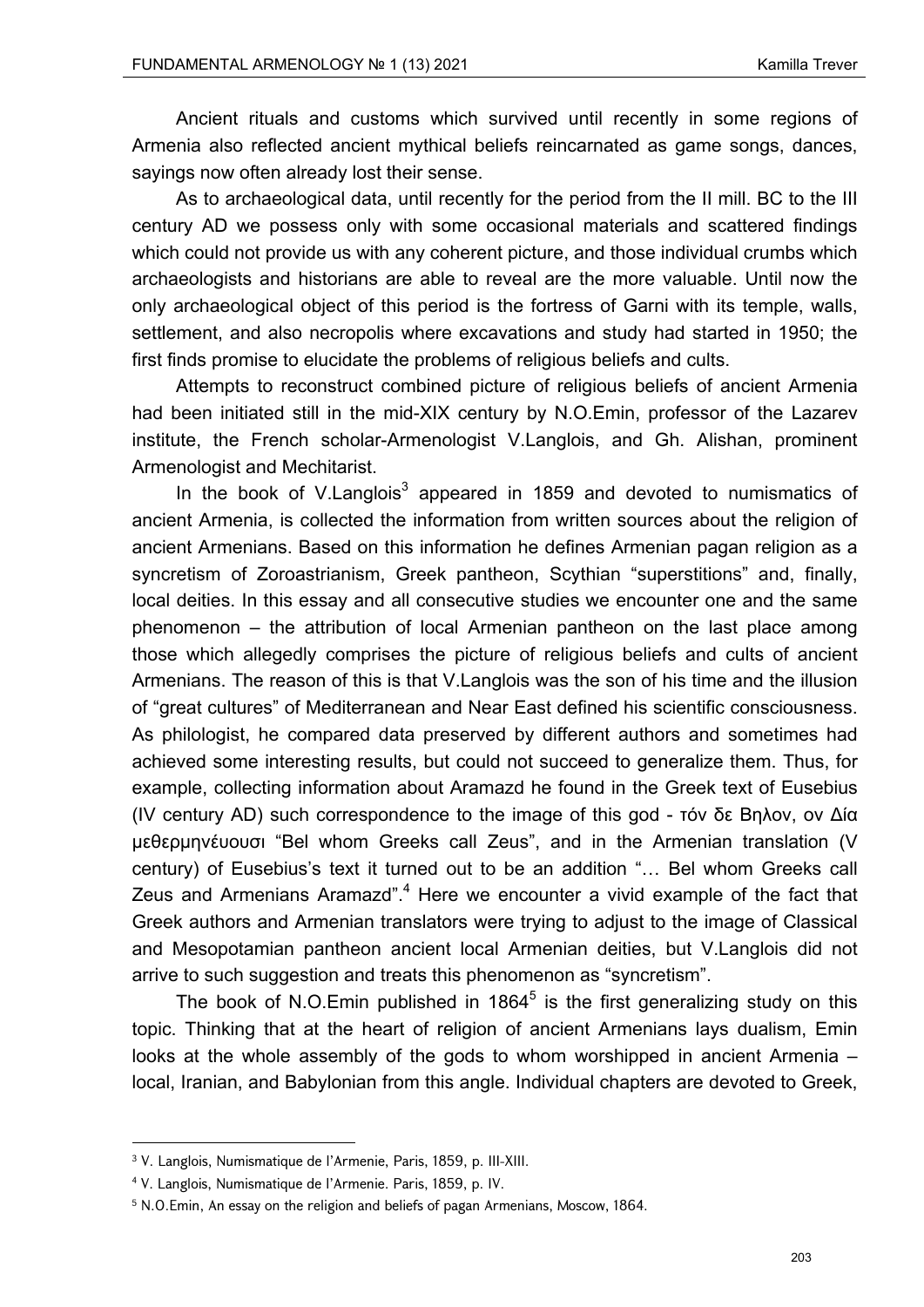Syriac gods, and also to *devs* and demigods. He touches upon also on the problem of rites, temples etc.

This study is a great contribution for his time, great compendia of information accompanied by the critics of studies written on this topic, mostly the study by Injijyan<sup>6</sup> and the poem by Arsen Bagratuni.<sup>7</sup> According to N.O.Emin, they give "the most perverse concept about the mythology of ancient Armenians" since the authors were trying to "by all means see monotheism or the worship of one true god in ancient Armenia bequeathed by their ancient compatriot Noah and his immediate descendants who came out of the arch after the flood and had settled down on the foothills of Ararat".<sup>8</sup>

The novelty in the study of N.O.Emin was that he had made use of not only written sources, Armenian and Classical, but also materials of Armenian language and the results "which were achieved by European science in the field of the history and archaeology of ancient East and presumably Western Asia".<sup>9</sup> Later in the book he mentions also the significance of cuneiform inscriptions of Van where figures the "name of some Armenian deity - "Haldia"<sup>10</sup>

Indeed, the study of N.O.Emin now is outdated, however, this is the first summary of all information on the problem of ancient Armenian's religion. Worthy to note its basics, namely a desire first of all to find out the question who among the deities of Armenian pantheon could be regarded as local Armenian later for some reasons pushed aside, a view<sup>11</sup> which even modern scholars do not always follow.

In 1895 appeared the study of Mechitarist Gh. Alishan,  $12$  which was profoundly used by H.Gelzer, representative of bourgeois science serving at the end the XIX century the interests of colonial policy in the East, hence could never satisfy some basics of N.O.Emin. The study of H.Gelzer appeared in 1896.<sup>13</sup> One of its first provisions attracts attention, that is the argumentation that "the deities of a people are representatives of different historical periods through which passes its selfconsciousness"; but this thesis was not neither developed nor confirmed in his study. In the work were not shown any "historical periods", and the development of "selfconsciousness" reflected in the change of its religious beliefs were not revealed as well. Actually, the study of Gelzer is a typical spawn of bourgeois historical science where in the preface is said as "one of the greatest historical truth" that "national life of a people is developed through the struggle of ethnic antagonism",<sup>14</sup> i.e. one of the most specific "theses" of the imperial policy of imperialism.

<sup>6</sup> Ł.Incicyan, Archaeology, P. III, Venice, 1835, Ch. XX (in Arm.).

<sup>7</sup> A.Bagratuni, Hayk (epic poem), Venice, 1858 (in Arm.).

<sup>8</sup> N.O.Emin, Loc.cit., p. 9-11.

<sup>9</sup> Ibid., p. 12.

<sup>10</sup> Ibid., p. 71.

<sup>11</sup> Ibid., p. 13-14.

<sup>&</sup>lt;sup>12</sup> Gh.Alishan, About ancient beliefs of Armenians, Venice, 1895 (in Arm.).

<sup>13</sup> H. Gelzеr, Zur armenischen Götterlehre, Sitzungsber. d. Sachs. Ges. d. Wissensch., Bd. II-III, 1896.

<sup>14</sup> Ibid., p. 99.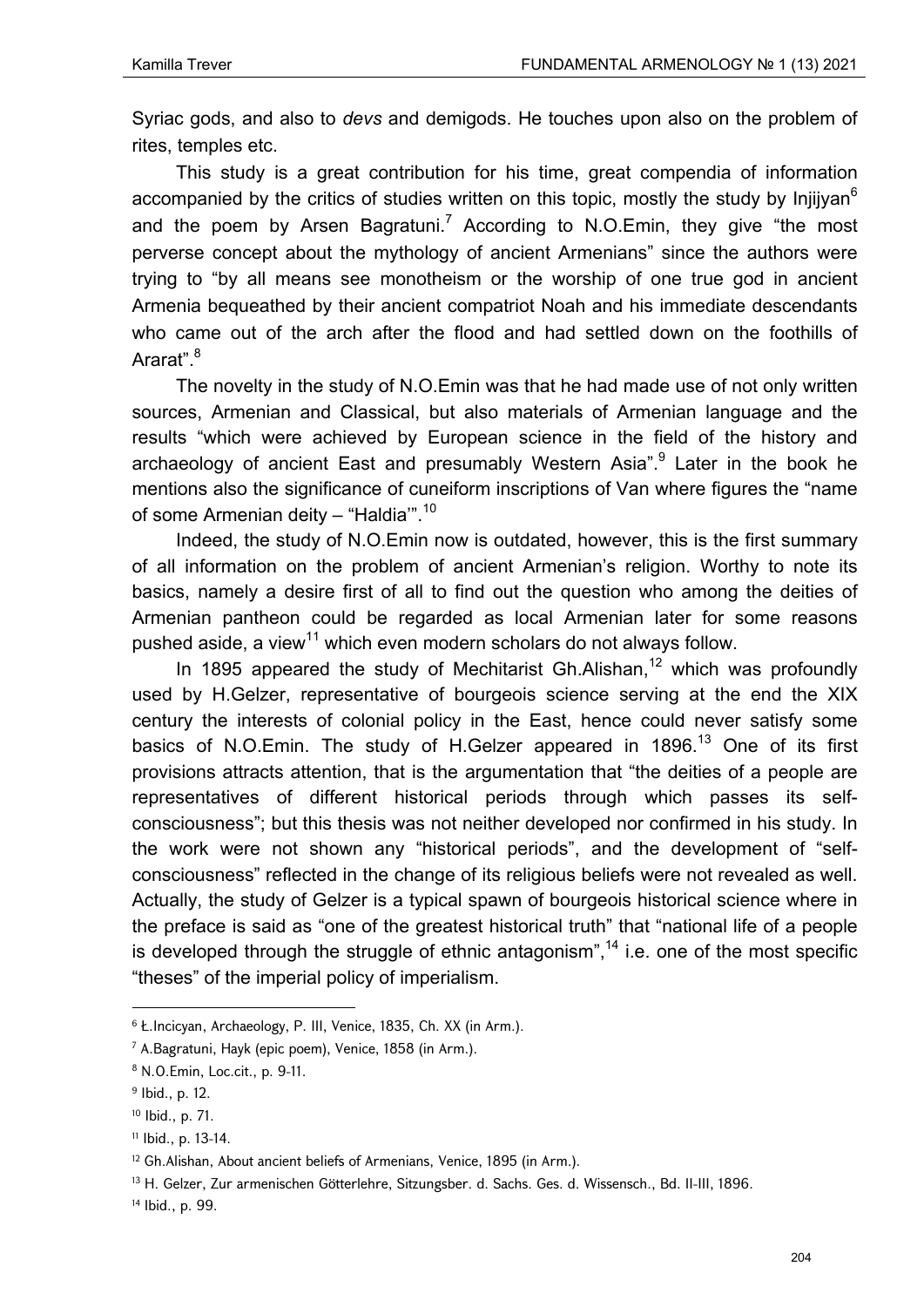Twice in his study Gelzer on various occasions says that during his historical period Armenia "did not have culture since he didn<sup>t</sup> have neither script nor literature"<sup>15</sup> (this is about Armenia of the II-III centuries AD). Since he refers to Armenian historians and Classical authors he could not have been unaware that during this period Armenians used Aramaean and Greek script, that in the II century AD Bardetsan got acquainted with the archives of Armenian kings at Ani-Kamakh, that Plutarchus tells about literary works of the king Artavazd II, that in the I century BC in Artashat was performed "Bacchae" of Euripides. In 1896 all this not only could but should have been known to H.Gelzer, but anyway he considered necessary to represent Armenians as undeveloped, uncultured nation who was busy only with agriculture and gardening and bartered jewelry from Asiatic tradesmen.

According to such vision in regard to Armenians begins his consideration of Armenian pantheon with a chapter "Iranian influence" and ascribes to this group all main Armenian gods; to Syriac and Hellenic influence also are given separate chapters, and in the chapter "Local Armenian deities" figures only the god Vanatur as specific national god of Armenians and their supreme deity.<sup>16</sup> But the deity Vanatur never existed in Armenian pantheon; the name Vanatur, i.e. "hospitable" is nothing else than the epithet of Amanor, the deity of first fruits whose festival was performed, as it is told by Agatangelos, in Autumn.<sup>17</sup>

It is completely unclear how could Gelzer leave aside Mihr, Anahit, and Vahagn, and declare as the supreme national god the local hospitable-god Amanor who was casually mentioned by Agatangelos (and only by him)?<sup>18</sup>

On the more high level is written the study by the Moscovite scholar R.R.Shtakelberg,<sup>19</sup> but methodologically it is a step back compared with the study of N.O.Emin. The matter is that as the very title of the article shows, it is built on an absolutely unacceptable thesis, i.e. that the main core of ancient Armenian religion was Iranian origin.<sup>20</sup> For this reason the author step by step compares Armenian and Iranian images, cults, rites in order to conclude that the most characteristic feature of the religion of Armenians was its allegedly Iranian origin. Holding this position, he does not set itself a task to find out local Armenian core, free it from layering and shells, true or attributed. Like Gelzer, he mentions only the god Smanor(?), i.e. Amanor<sup>21</sup> of Agatangełos and the Aralezes (winged dog-headed deities) are recognized as

<sup>15</sup> Ibid., p. 100, 147.

<sup>16</sup> H. Gelzer, Loc.cit, p. 132-133, 147.

<sup>17</sup> Agatangełos, § 150 (translation: V. Langlоis, Collection des historiens de l'Armenie, t. I. Paris, 1868).

<sup>18</sup> H. Gelzer, Loc.cit., p. 147-148.

<sup>&</sup>lt;sup>19</sup> R.R.Shtakelberg, About Iranian influence on the religious beliefs of ancient Armenians, Works of the Eastern Commission of the Moscow archaeological society (Eastern antiquities), v. II, issue II, Moscow, 1901.

<sup>&</sup>lt;sup>20</sup> Indeed, here R.R.Shtakelberg uses the term "Iranian" in its broader sense, like "Iranian languages", but not in it narrow sense meaning only Persia.

<sup>&</sup>lt;sup>21</sup> By R.R.Shtakelberg it turned out "Smanor" instead of "Amanor" since in the Armenian alphabet the capital letter S-Ս is very similar to А-Ա.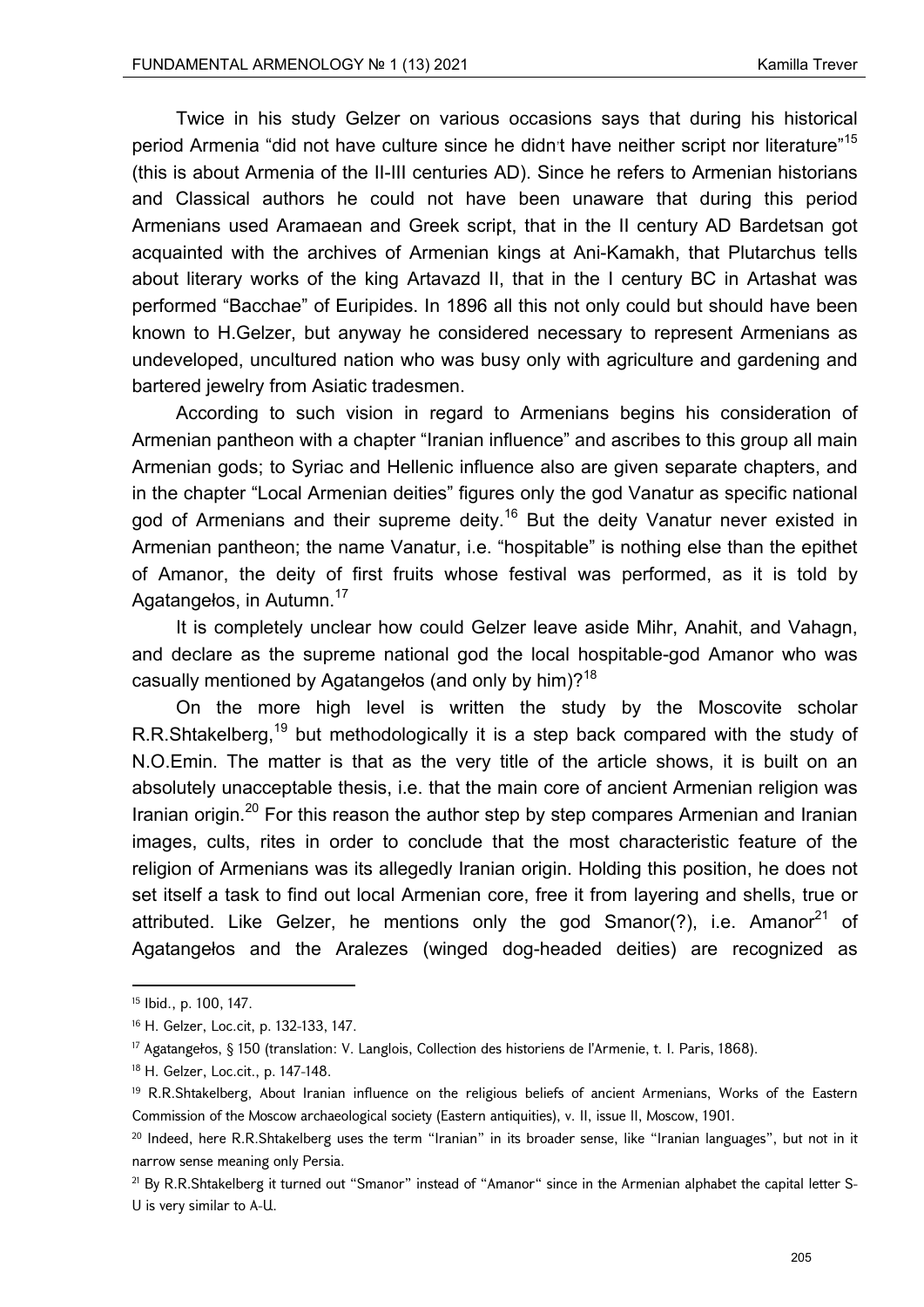Armenian deities.<sup>22</sup> He does not agree with N.O.Emin who accepts some relationship between the "religion of pagan Armenians with Zoroastrianism but rejects the borrowing of Armenian gods".<sup>23</sup> This correct point of view of N.O.Emin shares N.Adontz who mentions that Armenian sources give reason to assert that for ancient Armenians was stranger the cult of Iranian gods, and were known only Iranian names. $^{24}$ 

Among books published during the last decade first of all must be named the studies of G.A.Kapancyan, particularly his voluminous work "The cult of Ara the Handsome",<sup>25</sup> "Hittite gods by Armenians",<sup>26</sup> where he raises the question of the "genesis of Armenian pantheon in general", and corresponding chapters of "Hayasa – the cradle of Armenians (ethnogenesis of Armenians and their primary history)".<sup>27</sup>

The study "Hittite gods by Armenians" is wider than promises its title since it consists of two main chapters - "Hittite gods by Armenians" and "Iranian gods by Armenians". The first chapter where as "Hittite" is named "all the common that is connected with ancient cultural world of Asia Minor and part of the Near East", is of great interest; here for the first time are revealed ancient roots of certain religious beliefs of Armenians, roots that are common for them and for those peoples of Asia Minor with whom they were connected since ancient times. This part is a great contribution in the history of culture of ancient Armenia.

The second chapter "Iranian gods by Armenians" (Anahit, Nane, Aramazd, Mihr, Tir, Vahagn) causes some confusion; judging by its title and the list of gods, the main Armenian pantheon in its totality, like R.R.Stakelberg, is recognized as Iranian. But in practice the main Armenian gods in this chapter also are considered by the author from the point of view of local origin, besides that, are traced modifications undergone during the period when the historical situation first pushed against Iran then brought closer to it and its culture, when Armenian gods who had similar functions with one or the other Iranian deities were assigned with Iranian names. G.A.Kapancyan gave to this chapter a name which does not fully correspond to its actual content. It would be more correct to entitle as "Armenian gods who received Iranian names", and show in addition how the local Armenian deities in certain historical situation and corresponding social environment got closer to Iranian gods at the same time preserving their content and image of Armenian deities; in fact "the gods of every individual people were national gods whose authority did not go beyond borders of national region which they protected", as wrote F.Engels.<sup>28</sup>

In the study "Hayasa – the cradle of Armenians" G.A.Kapancyan holds the same terms, i.e. he speaks about Hittite gods in Armenia and Iranian gods, but at the same

<sup>22</sup> R.R.Shtakelberg, Loc.cit., p. 3.

 $23$  Ibid.

<sup>24</sup> N. Adontz, Histoire armenienne, vol. I, Paris, 1946, p. 391.

<sup>&</sup>lt;sup>25</sup> The book was published in Yerevan in 1945 in Armenian.

<sup>&</sup>lt;sup>26</sup> Yerevan State University publication, Yerevan, 1940 (in Russian).

<sup>&</sup>lt;sup>27</sup> Academy of Sciences of Armenian SSR publication, Yerevan, 1947.

<sup>&</sup>lt;sup>28</sup> F.Engels, Ludwig Feuerbach, K.Marx and F.Engels, Studies, v. XIV, p. 674.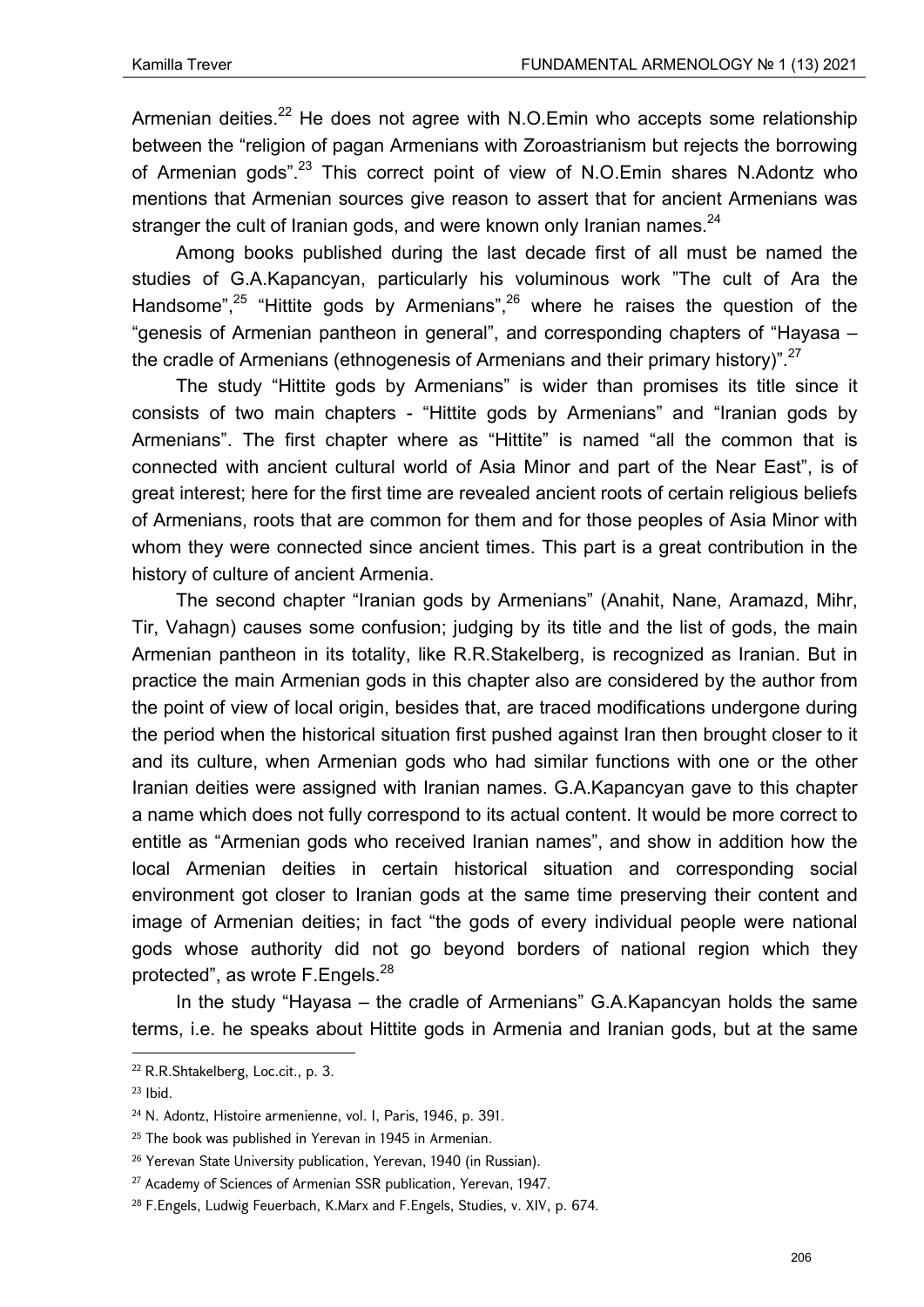time quite clearly sets out his main thesis when he speaks about Iranian and Semitic names of gods, but "by contents are hidden and figure ancient local deities and cults …".29

That in the process of formation of Armenian people took place hybridization and assimilation of tribes, spoke still in the V century Movses Khorenatsi,  $30$  when setting himself a task to write the history of "our people, kings, and nakharar clans and families who [descended] from whom, what each one them did, and which of various tribes [is] indigenous [literary "domestic", i.e. "local"] and native, and which are of foreign origin but naturalized [lit. domesticated]".<sup>31</sup>

It is about the period when Armenian people was being formed and when some Median and Iranian tribes also were assimilated with Armenians and when Armenian language was enriched at the expense of lexicon of these Iranian tribes. S.T.Yeremyan who traces the paths of the formation of Armenian language mentions that, among other things, "the hardest task is to reveal borrowed words from Old Persian and Median languages, since a significant part of Armenian-Iranian lexical correspondences occurred at the expense of those Median and partly Persian tribes who were assimilated with Armenians contributing to the vocabulary and grammar of Armenian language. It is a serious task which should solve Armenologists-linguists. They will appear in a completely new light "Iranian" religious pantheon of ancient Armenians and many such "Iranian" factors in the field of culture and superstructure phenomena in general".<sup>32</sup>

After the review of main studies dedicated to ancient beliefs and cults of Armenia it should be mentioned that a summarizing study dedicated to the history of religion of ancient Armenians has not been written yet. Such study is necessary in the construction of which should be considered the fundamentals of F.Engels: "All religions of antiquity were primal-tribal, and later national religions which emerged from social and political conditions of each people and were closely intermingled with them".<sup>33</sup>

It should be mentioned also that in none of the listed studies dedicated to religious beliefs of ancient Armenians was not made an attempt to sort through the great number of deities, demigods, *devs*, and ghosts whose names has reached us but whose nature in most cases remain unknown. The impression is obtained that all these deities were worshipped simultaneously by all population groups at the same period and on the same territory, which in fact, indeed, was not the case and could not be.

----------

<sup>29</sup> G.A.Kapancyan, Hayasa – the cradle of Armenians, Yerevan, 1948, p. 98.

<sup>30</sup> Movses Khorenatsi, Book I, Ch. 3 (transl. of I.A.Orbeli).

<sup>&</sup>lt;sup>31</sup> Cf. also N.O.Emin, The History of Armenia of Movses Khorenatsi, p. 221, n. 5.

<sup>&</sup>lt;sup>32</sup> S.T.Yeremyan, Towards the ethnogenesis of Armenians, p. 105.

<sup>33</sup> F.Engels, Bruno Bauer and early Christianity, K.Marx and F.Engels, Studies, vol. XV, p. 607.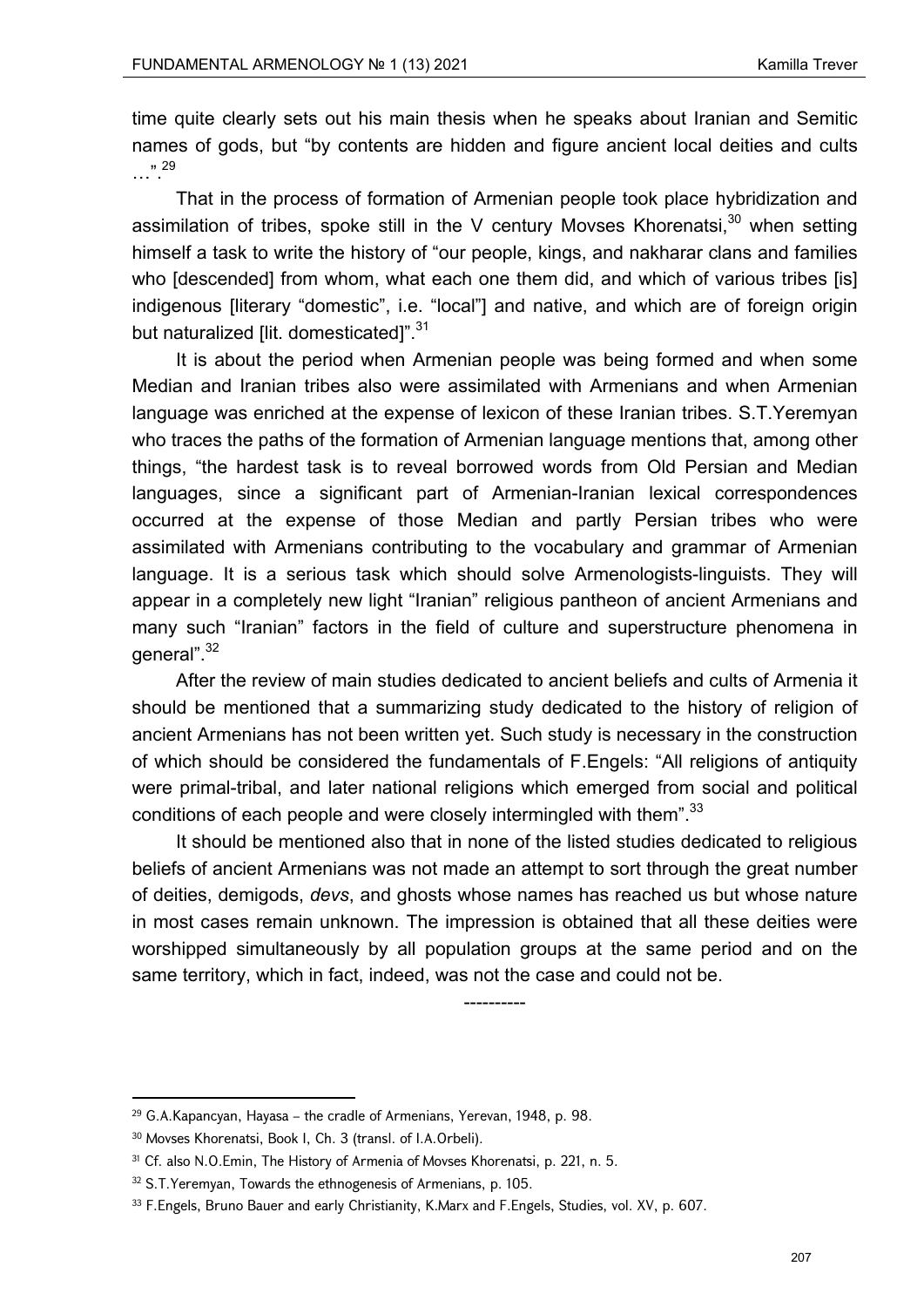The goal of this essay, as it was mentioned, is not the study of religious beliefs of ancient Armenians in its entirety; here should be discussed briefly only the question of the cult of Mithra since to that deity was dedicated, in all probability, the temple at Garni.

G.A.Kapancyan regards Mithra as being one of Iranian gods and thinks that he displaced the local god Ardi.<sup>34</sup> G.A.Kapancyan's clarification that in Armenia under Iranian names "are hidden and existed local deities", undoubtedly regards to Mithra also.

The problem of the origin of Mithra generally is more complicated as it may seem in a cursory look. As it is known, in Achaemenid Iran he is mentioned for first time around 400 BC. In the "Gathas" – oldest part of the Avesta, Mithra is absent at all, but a "Median god Mithra" was known already in the VII century BC, according to the presence of his name in the list of gods which was found in the library of Ashshurbanipal.<sup>35</sup> But before that, in the mid-II millennium BC the name of Mithra is mentioned in the treaties between the Hittite king and the country of Mitanni,  $36$  by which we have the right to conclude that this god was worshipped by the peoples of the Near East since ancient times,  $37$  which is quite natural taking into account his solar life-giving nature. In some periods and by some peoples he changed his name, his cult image, thus there is no reason to regard him as Iranian god.

The name of "Mithra" mainly accompanies the solar deity by the peoples of Asia Minor and Mesopotamia<sup>38</sup> (I leave aside the problem of Mithra in India and Central Asia which goes beyond the scope of this brief essay).

In the numerous pantheon of Urartian gods we did not find the name of Mithra, and here the Sun-god has a name Ardi. In Armenian milieu this name (in the form Mihr or Mehr)<sup>39</sup> the earliest mention of Mithra's name occurs in the second century BC Greek inscription of Armavir; A.I.Boltunova and Ya.A.Manandyan took it as the name of Armenian king, but it is hardly possible to arrive at such conclusion taking into account the fragmented state of the inscription and ambiguity of its content. But the very fact of the existence of Mithra's name (in the form of Μίθρας) in the II millennium Armavir inscription proves that not later than the II century BC, as it was mentioned above, and not earlier than the IV century BC to the ancient local god Ardi was given the name Mithra-Mihr.

 34 G.A.Kapancyan, Loc.cit., p. 59.

<sup>35</sup> Ν. S. Nуbeгg, Religion der alten Iranier, Leipzig, 1938, p. 334.

<sup>&</sup>lt;sup>36</sup> B. Hrozny, Histoire de l'Asie anterieure, Paris, 1947. — P. E. Dumont, Journ. Amer. Orient. Soc., № 67, 1947, p. 251.

<sup>&</sup>lt;sup>37</sup> V.V.Struve pointed it out to me that the name of some Syrian Mtršme mentioned in one Egyptian text, probably of the XIX century BC, must be interpreted as "Mithra heard" which indicates on the worship of Mithra in the XIV century BC also by the Semitic speaking people (М. Burchardt, Die altkanaanäischen Fremdwörter u. Eigennamen im Aegyptischen, 1909, P. II, p. 29, № 544).

<sup>38</sup> About the cult of Mithra in Asia Minor and Mesopotamia see: E. Wust, Mithra, PWK, and also Fr. Cumont, Loc.cit., vol. I, p 9; vol. II, p. 76f. and 464f.

<sup>&</sup>lt;sup>39</sup> G.A. Kapancyan, Hittite gods by Armenians, p. 59: "Mihr, originating from ancient Miura".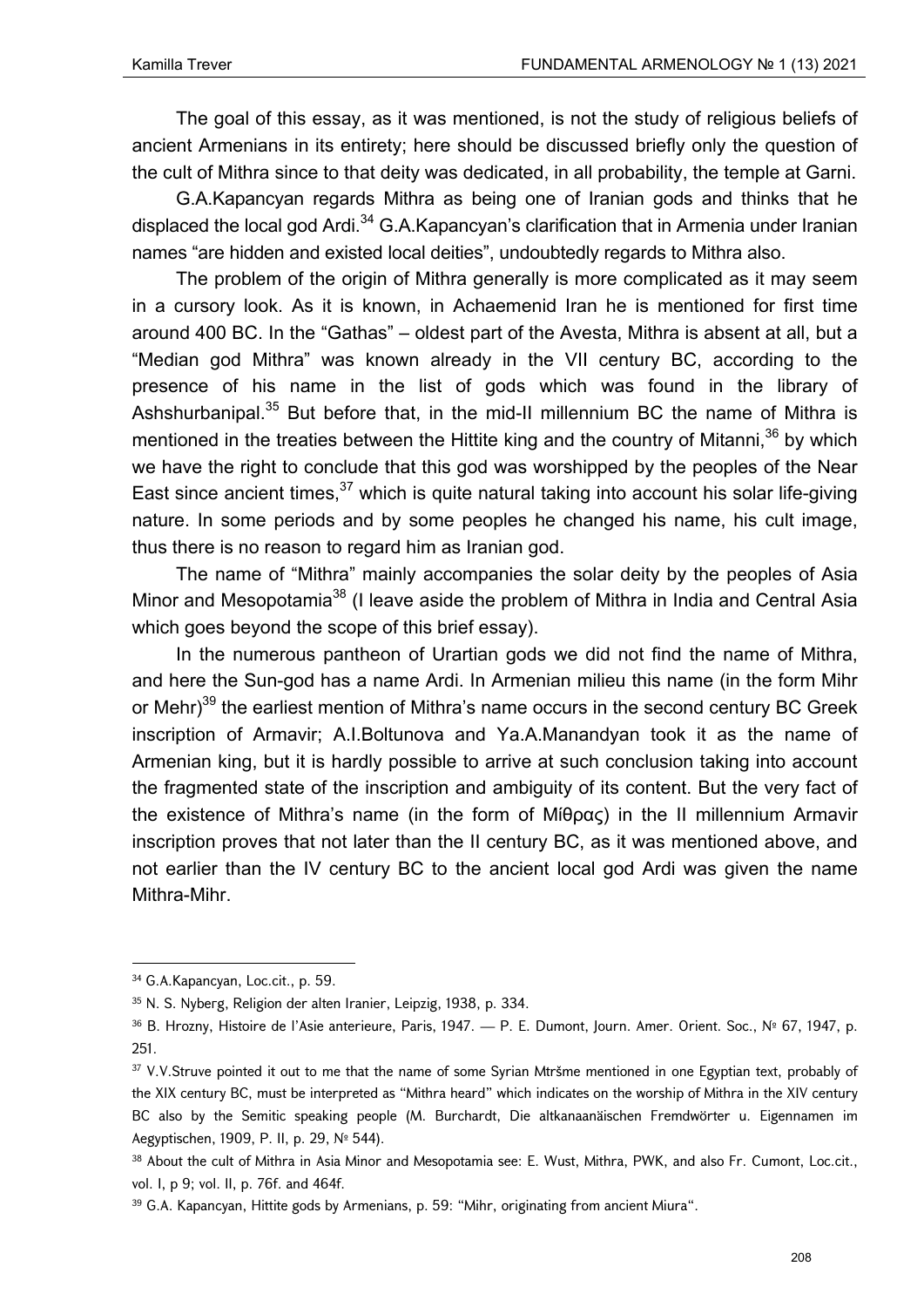The main data which let one to speak about special honor enjoyed the Sun-god by Armenians existed in the study of Movses Khorenatsi. There is said that the semimythical king Vagharshak "erected a temple in Armavir where he placed statues of Sun and Moon and his ancestors  $\ldots$ ".<sup>40</sup> In this text attention is drawn to the fact that that the historian, speaking about the cult of the Sun-god in ancient times, does not call him Mithra but uses one of his local names – Aregakn. These statues of Sun and Moon were destined to be repeatedly displaced.

Further Movses Khorenatsi tells that the king Yervand, transferring his capital city to the newly built Yervandashat, "to the north of it he built a smaller city similar to his own on the River Akhuryan and called it Bagaran which means "there are placed altars", and moved there all gods of Armavir. And having built temples he appointed his own brother Yervaz as chief priest".<sup>41</sup>

In this story should focus on the name of the new city – Bagaran which in text of Khorenatsi is treated as the next: "here he erected altars" (in Armenian *bagin*).

According to some scholars, the root *bag* is one of the oldest Iranian names of the god Mithra;<sup>42</sup> but maybe in those times this word already denoted the concept of "god": Bagastana in Persia, Bagadania in Cappadocia, Bagaios in Phrygia etc.,<sup>43</sup> which correspond to Armenian Bagaran.

When at the beginning of the II century BC Artashes I became king and built a new capital city Artashat, according to Movses Khorenatsi he "erected there a temple and transferred to it from Bagaran the statue of Artemis and all gods of his ancestors, but the statue of Apollo put up outside the city on the (big) road".<sup>44</sup> In this information of the historian is spoken about the statues of the same two deities which were mentioned in connection with the temple of Armavir, namely the Sun and Moon but it is remarkable that, speaking about the II century BC, he does not call them by their Armenian names (Aregakn and Lusin), but perhaps, taking into account the familiarity of Armenians with Hellenic culture in that period or following his source, uses Classical names – Apollo and Artemis.

As it is known, already in the times of Euripides began to identify Apollo with the Sun-god Helios and after Apollo-Helios with Mithra about which testify the Greek inscriptions of Antiochus of Commagene whose family, by the way, stemmed himself back to Yervandunis. The tomb of this king on the mound of Nemrut-dağ<sup>45</sup> is decorated with colossal statues of Aramazd-Zeus, Apollo-Mithra-Helios-Hermes (as it is stated in the inscription), the king Antiochus himself and Commagene – the goddess of the country. Besides that, there are also three reliefs on which the king depicted himself, in

 40 Movses Khorenatsi, Book II, Ch. 8.

<sup>41</sup> Ibid., Ch. 40.

<sup>42</sup> H. S. Nуbеrg, Loc.cit., p. 353.

 $43$  See "baga" - PWK.

<sup>44</sup> Movses Khorenatsi, Book II, Ch. 49 (About the temple of Apollo outside the city see p. 57). By Emin here is wrongly translated as "at a distance".

<sup>45</sup> K. Humann und О. Puchstein, Reisen in Kleinasien und Nordsyrien, Berlin, 1890, p. 281ff.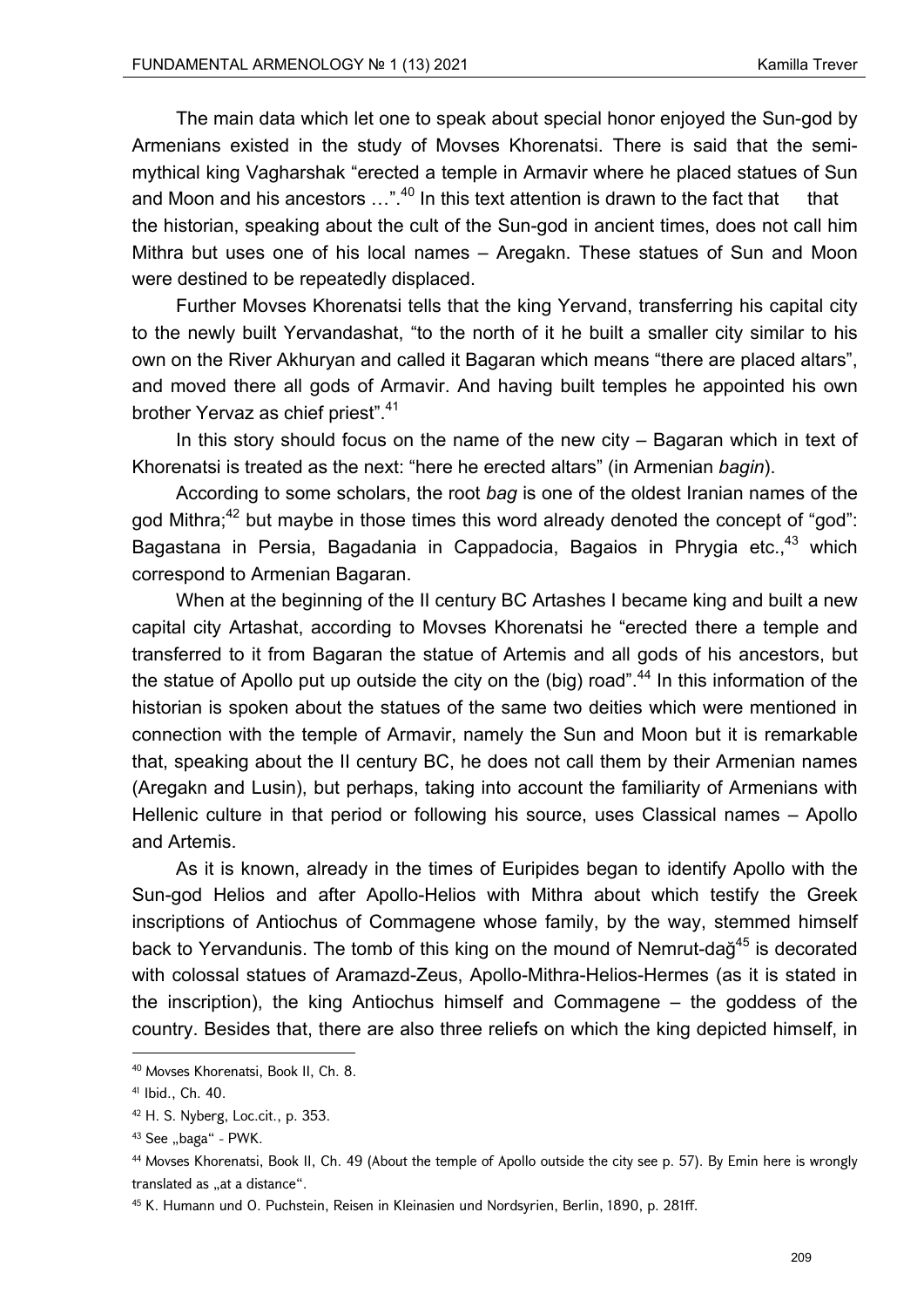one case along with Aramazd-Zeus, on the next one with Veretragna-Heracles, and on the third – with Mithra-Helios. Is of special interest the relief where Antiochus is depicted with Mithra: $46$  on the backside of the relief is engraved an inscription: $47$ 

> Βασιλεύς μέγας Αντίοχος θεός δίκαιος έπιφανής φιλορώμαιος και φιλέλλην ό εγ βασιλέως Μιθραδάτου Καλλινίκου και βασιλίσσης Λαοδίκης Θεας Φιλαδέλφ[ης] 'Απόλλωνα Μίθρην 'Ήλιον 'Eρμην

"Great king Antiochus, god, righteous, glorious, friend of Romans, friend of Greeks [from the family] of the king Mithradates Callinicus and the queen Laodike  $-$  the ... [honored or erected] statues of Apollo-Mithra-Helios-Hermes".

On this inscription Mithra, like on two similar inscriptions carved on the mentioned statues, also bears the names of Apollo and Helios which vividly illustrates the culture of the peoples of Asia Minor and neighboring countries of that period when attempt to reconcile religions of the East and West elaborated these syncretic images.

On the turn of the I century BC and I century AD Strabo, speaking about the cult of the Sun-god by the Persians, clarifies: "Ηλιον δν καλούσι Μίθραν<sup>48</sup> "Helios whom they call Mithra". Dedicatory inscriptions which are found in the Mithreums and studied in the work of Cumont, usually declare: 'Ηλίω Μίθρα ανικήτω "To Helios-Mithra invincible".<sup>49</sup>

At the end of the II century AD in one of the texts Clement of Rome is told about names by which the pagans call their gods and among them he mentions also 'Απόλλωνα τον 'ήλιον . . . γονην οντα του Διoc, ον και Μίθραν έκάλεσαν…, that is "of Apollo-Helios … originating from Zeus, whom along with Mithra they call …".

In view of the above, we can conclude that, the image of Mithra, still in the I century BC merged with the god Helios-Apollo, as is seen in the inscription of Antiochus of Commagene, in the II century AD continue to be perceived under this threefold appellation.<sup>50</sup> But it does not follow from this that Mithra was absorbed by Helios-Apollo, that he had lost his significance as one of the supreme Armenian deities: "National gods could tolerate other national gods by them, and in the antiquity this was common, but by no means above them", points F. Engels.<sup>51</sup>

<sup>46</sup> Ibid., Tab. XXXVIII, 2.

<sup>47</sup> Ibid., p. 321.

<sup>48</sup> Strabo, Book XV, Ch. 3, 13.

<sup>49</sup> Fr. Сumоnt, Loc.cit., v. II, p. 106, № 75 and p. 119, № 149.

<sup>50</sup> Cf. F. Saxl, Mithras, p. 77-78.

<sup>51</sup> F.Engels, Bruno Bauer and early Christianity, K.Marx and F.Engels, Studies, vol. XV, p. 607.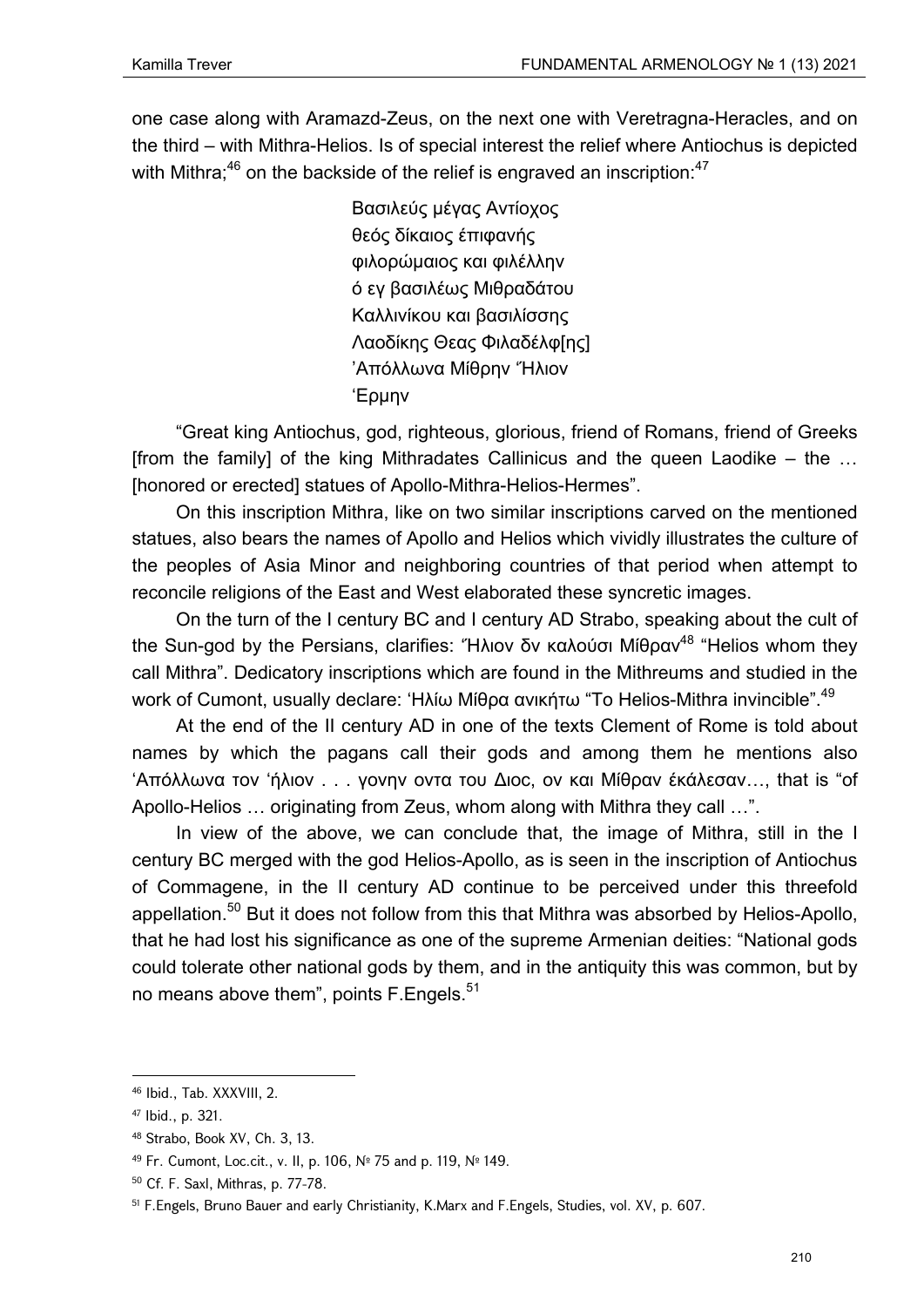Agatangełos tells about Mithra in the story how at the end the III century AD, converting Christianity, Gregory the Illuminator was destroying temples and statues of ancient Armenian gods, mostly that of Aramazd, Anahit, and Mihr.

About the temple of the latter and other mentioned gods Agatangełos (in the Armenian text of his study) tells how Gregory the Illuminator proceeded "to the temple of Mihr whom call the son of Aramazd, in the city of Bagaric in the language of Parthians, and destroyed it to the ground. He gave the treasures to the poor, and lands dedicated to the church".<sup>52</sup>

From this story it becomes clear that Mihr was regarded as the son of Aramazd. We are not intended to focus on the name and origin of Aramazd in this essay, we just want to notice that in the image of this god under its Iranian name "was hidden and existed" an ancient local god which is named by Eusebius (in the Greek text and its V century AD Armenian translation) as Bel-Aramazd-Zeus on the territory of Armenia, perhaps eventually assending to ancient Hayk.

Returning to Agatangelos's text should be mentioned the second essential argument, the name of the city where the temple was located – Bagaric (containing the same term "baga"),<sup>53</sup> which is called by Parthian word in the study of Agatangelos. In the Greek text of Agatangełos in this passage instead of Mithra figures "Hephaestus son of Zeus". The presence of Hephaestus, one of the Greek gods here, probably, could be explained by the fact that translator was aware of Mithra's multiple names and his identification with Helios-Apollo-Hermes, and since he wrote or translated the text from the Armenian into Greek, apparently he considered it necessary to change the name of the god with Greek equivalent. Perhaps, here we deal with the continuation of the same phenomenon which is mentioned in the Greek inscription of Trdat I found in Garni where at the beginning of the text the name of Mithra is replaced by Helios.

The possibility of other explanation is not excluded, i.e. that in Bagaric the image of Mithra actually was intermingled with image of the god-blacksmith Hephaestus who also was connected with fire. In fact, we find Hephaestus not only by the Greek translator of Agatangełos, Movses Khorenatsi also speaks about him in the story Tigran II's dealings who had put a statue of Hephaestus in Bagaric.<sup>54</sup> If in this case we do not deal with copying from one author by other, then, it is possible that Movses Khorenatsi speaks about the statue which was destroyed along with the temple during the spread of Christianity.

Concerning the issue of Mithra's temples we shall note that the temples of this god in the East, particularly in Armenia are significantly different from the temples-crypts, the so-called Mithraeums in Rome and Western provinces of Rome. This could be explained by the fact that in the West Mithraism was alien phenomenon brought by

<sup>52</sup> Agatangełos, § 134 (V. Lang1оis, Collection des historiens anciens: et modernes de l'Armenie, t. I, Paris, 1868).

<sup>53</sup> About the worship of the Sun-god Mihr "in the place Baga-aric (literary – "settlement of the god") in the province of Derjan (modern Mamakhatun) on the Euphrates River"; cf. G.A.Kapancyan, Hayasa – the cradle of Armenians, p. 86.

<sup>54</sup> Movses Khorenatsi, Book II, Ch.14.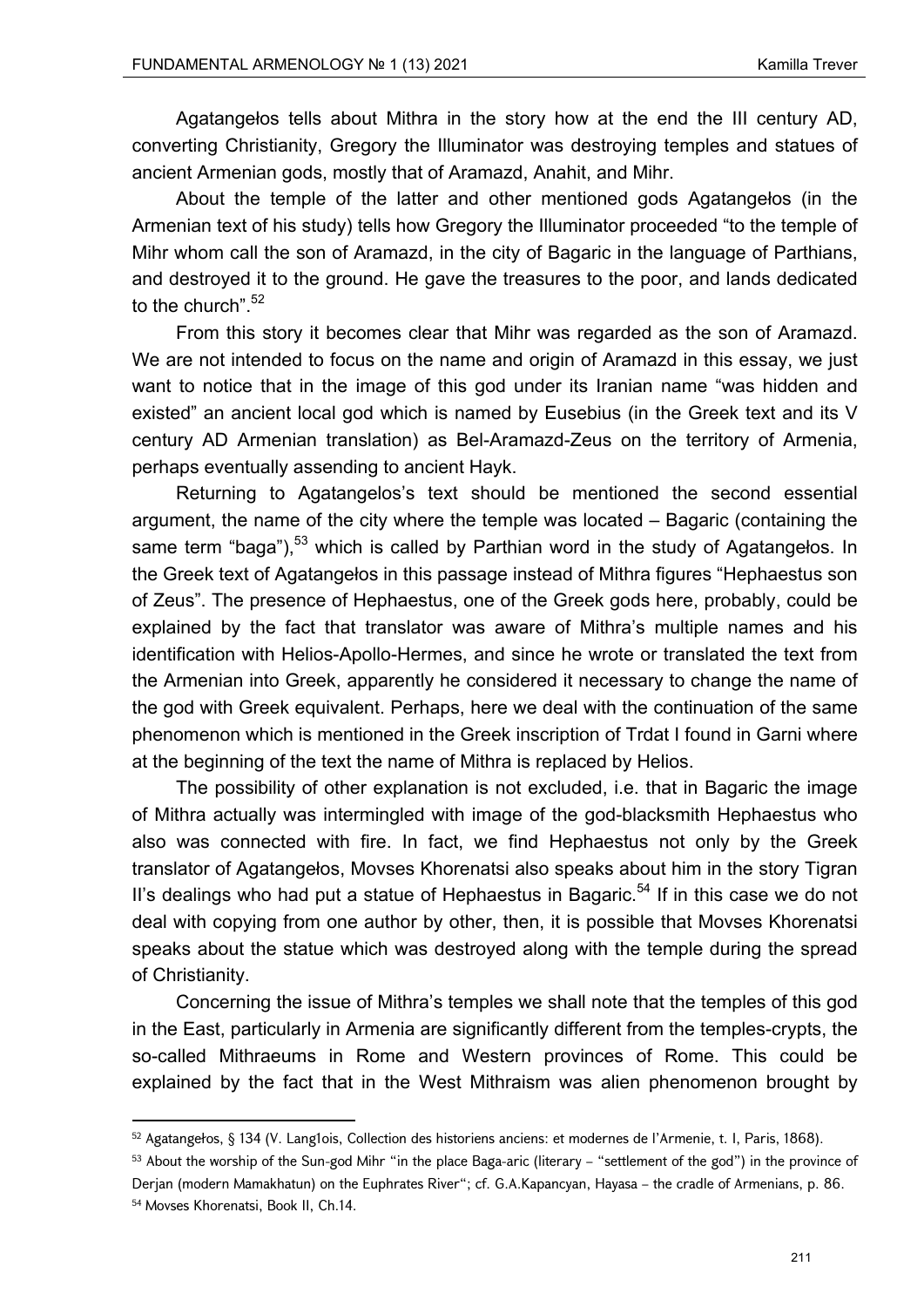returning Roman soldiers, hence his cult could not display local, consecrated by tradition peculiarities in architecture and rites, as it was in Eastern countries. From this point of view western Mithraeums and eastern temples of Mithra were not studied yet. We can say only that in the East also Mithra's temples differ from each other by some specific peculiarities in relation to historical situation where they came into existence, from local building traditions of one or the other people. A vivid illustration of this are the temples of Mithra in Dura-Europos (Mesopotamia) and in Niha (Syria).

The temple of Dura-Europos is closer to western Mithraeums but it still is different from them in that it is a terrestrial temple (without crypts) and the architecture of its cultic niche had slightly different appearance (a staircase and door leading to the niche which separates niche with the relief from general hall).<sup>55</sup> Roman legions located at Dura-Europos (IV Scythica, XVI Flavia Firma, III Cyrenaica etc.) who were restoring the temple and who had left their inscriptions in the Mithraaeum<sup>56</sup> in other buildings were participants of the spread of Mithraism in the West where this "soldier's religion" quickly has taken root, but its external layout of the cult, since it was brought from outside, took those standard shapes which are seen in the Mithraeums of Germany, Italy, France, England, Switzerland etc.

The temples of Mithra in the West were not only different from luxurious temples of Garni, Niha and Perge<sup>57</sup> built by different kings of Armenia, Syria, and Asia Minor in terms of quality, they were distinguished also by their social content and class assignment. Temples built of stone with columns and sculptural decoration were erected by kings and his entourage and served him and his court, and ordinary Mithraeums of the West were built of mud brick and serve wide scope of population and Roman legionnaires as well. The ideological content which was invested into the cult of Mithra by both of them also didn't match.

Returning to the cult of Mithra in Armenia it should be specified that there are reasons to assume that in Garni since ancient times existed a temple dedicated to the Sun-god (first – Ardi, then Aregakn, and finally Mihr), and that by his return from Rome Trdat I re-built the temple destroyed during the invasion of Corbulo.<sup>58</sup> We can hardly make a mistake suggesting the first temple and that of Trdat by its general forms were connected with local building traditions.

Turning to the question of Mithra's image we can only express kind or another assumptions since none of the sculptures of Mithra reached us, but we are hopeful that archaeological finds could prove the information of Movses Khorenatsi, Agatangełos, and Plinius and other authors.

Judging by statues and figures on the reliefs along with bull found in western Mithraeums we are aware that the main "escorts" or assistants of Mithra were demigod

<sup>55</sup> Excavations at Dura-Europos, Report of 1933-1935, p. 85.

<sup>56</sup> Ibid., Report of 1932-1933, p. 77-78, № 630.

 $57$  Ch. Lanckoronski  $\dots$ , Loc.cit., vol. I, p. 58, Pic. 39 and p. 65, Pic. 48.

<sup>58</sup> A.A.Sahinyan, The basilica of Kasakh, Yerevan, 1951, p. 20-21.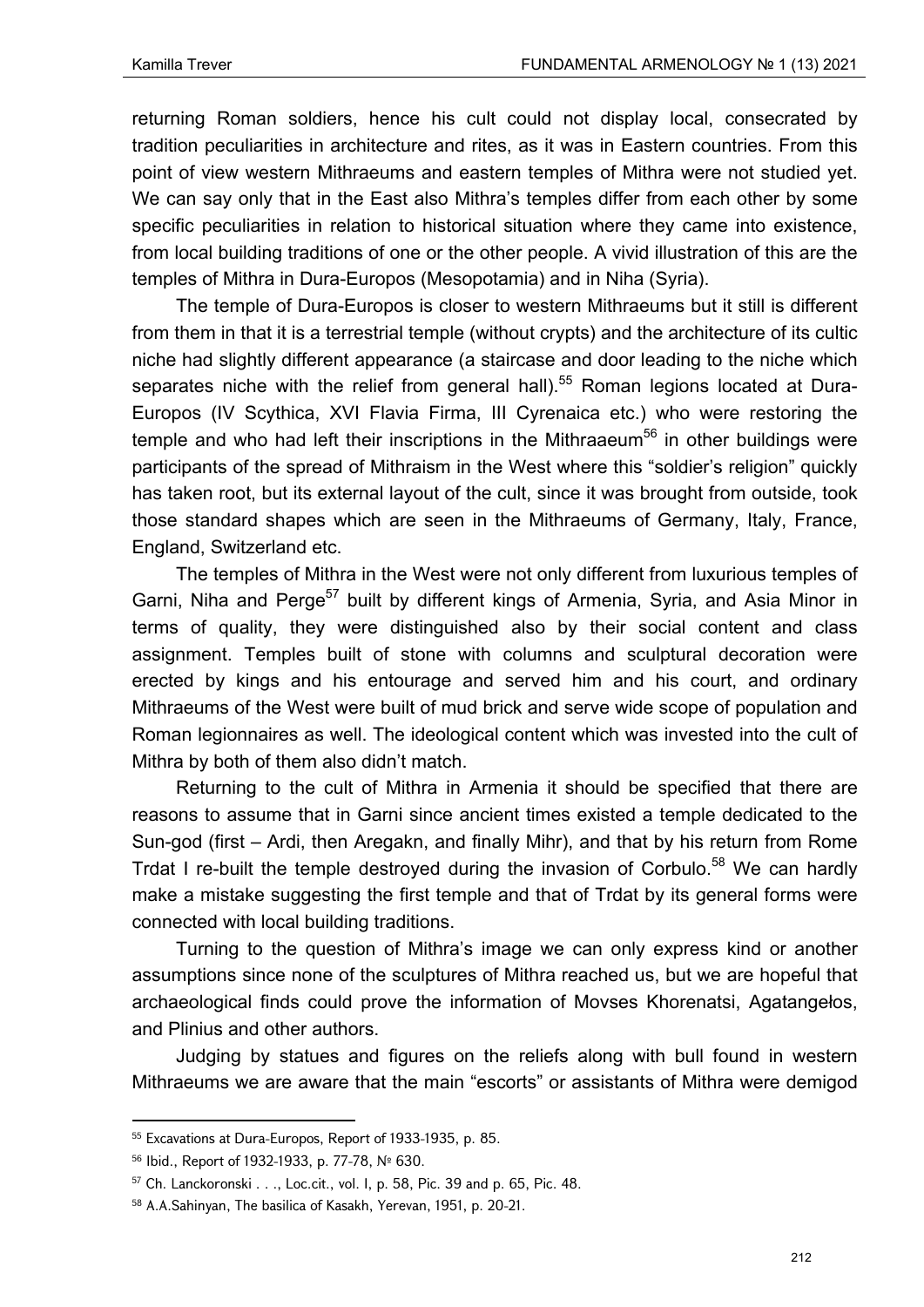of the Classical titan Atlas, and beside that a polymorphic creature defined as Zrvan<sup>59</sup> (i.e. Time – titan Chronos).

"Atlas" on the reliefs of Mithra with bull usually is depicted on the bottom left side in the form of a figure down on one knee and with both raised hands supporting some weight above his head. Similar Atlases are depicted also on the reliefs decorating the pylons of Garni temple as it is mentioned in detail in corresponding chapter. What role had played this Atlas in the local Armenian mythology and what was his name here, unfortunately we could not find out since there is no available data. The same could be said also about Zrvan whose statues are found in numerous western Mithraeums – it is an old lion-headed man having four wings whose body is wrapped by a snake. $^{60}$  His statues are found only in western Mithraeums but pictorial image depicting an old man with stick existed in the temple at Dura-Europos.<sup>61</sup> Was there in Armenian mythology any connection with Mihr and Zrvan who is mentioned by Movses Khorenatsi and Eznik, we don't know (in Classical mythology Atlas and Chronos are brothers).

In this essay I will not dwell on very interesting historical-cultural problems regarding the connections of Mithraism with Manichaeism and also Christianity, I will point out only one detail – the sited by Ełishe words of Christian episcopes who, it turns out, still in the V century were forced to dispute the omnipotence of Mihr and who expressed doubts about the fact that this god born of earthly woman, however, was king and son of the god. $62$  Similar features of Mihr and Christ maybe made it easier the transition from the cult of Mithra into the cult of Christ when inculcators of new religion at the beginning were looking for beneficial elements in ancient local cults for their propaganda.

But even after the adoption of Christianity in Armenia Mihr was not forgotten by Armenian people, but continue to live in folk epic bifurcated into the images of Elder Mher and Lesser Mher, as it was already mentioned. $63$  The name Mher reveals the essence of this mythical epic hero ascending to the image of the god Mihr who to that date was expelled from his temples by the Christians. The connection between Mher and Mihr-Mithra in the epic is proved by two details. On all reliefs of Mithra and in Mithraic hymns is depicted the struggle of Mithra-Sun with the darkness appearing in the image of a bull, and in the epic, as it is known, Elder Mher kills the black bull who is connected with evil *devs*. Some rites connected with the cult of Mithra originally should have been performed in the cave, grotto, or in the crypt, dark apartment under the floor

<sup>&</sup>lt;sup>59</sup> Fr. Cumont, Loc.cit., vol. II, p. 259, Pic. 96. – K.V.Trever, The reflexion in the art of the Zoroastrian dualistic concept, Studies of the Eastern Department of State Hermitage, vol. I, 1939, p. 244ff., Tab. III-IV.

<sup>60</sup> Fr. Cumont, Loc.cit., vol. II, p. 259, Pic. 96ff.

<sup>61</sup> Mesnil du Buisson, Gaz. des Beaux-Arts, Janvier 1935, p. 12, Pic. 12.

<sup>62</sup> Ełishe, Ch. II.

<sup>63</sup> I.A.Orbeli, Davit of Sassoun, Moscow-Leningrad, Academy of Sciences of the USSR, 1939. Preface, p. XXIII-XXIV, - K.Melik-Ohanjanyan, Mithra – Mihr in the Sassoun epic, Literary-philological study, Academy of Sciences of Armenian SSR, vol.I, 1946, p. 269ff.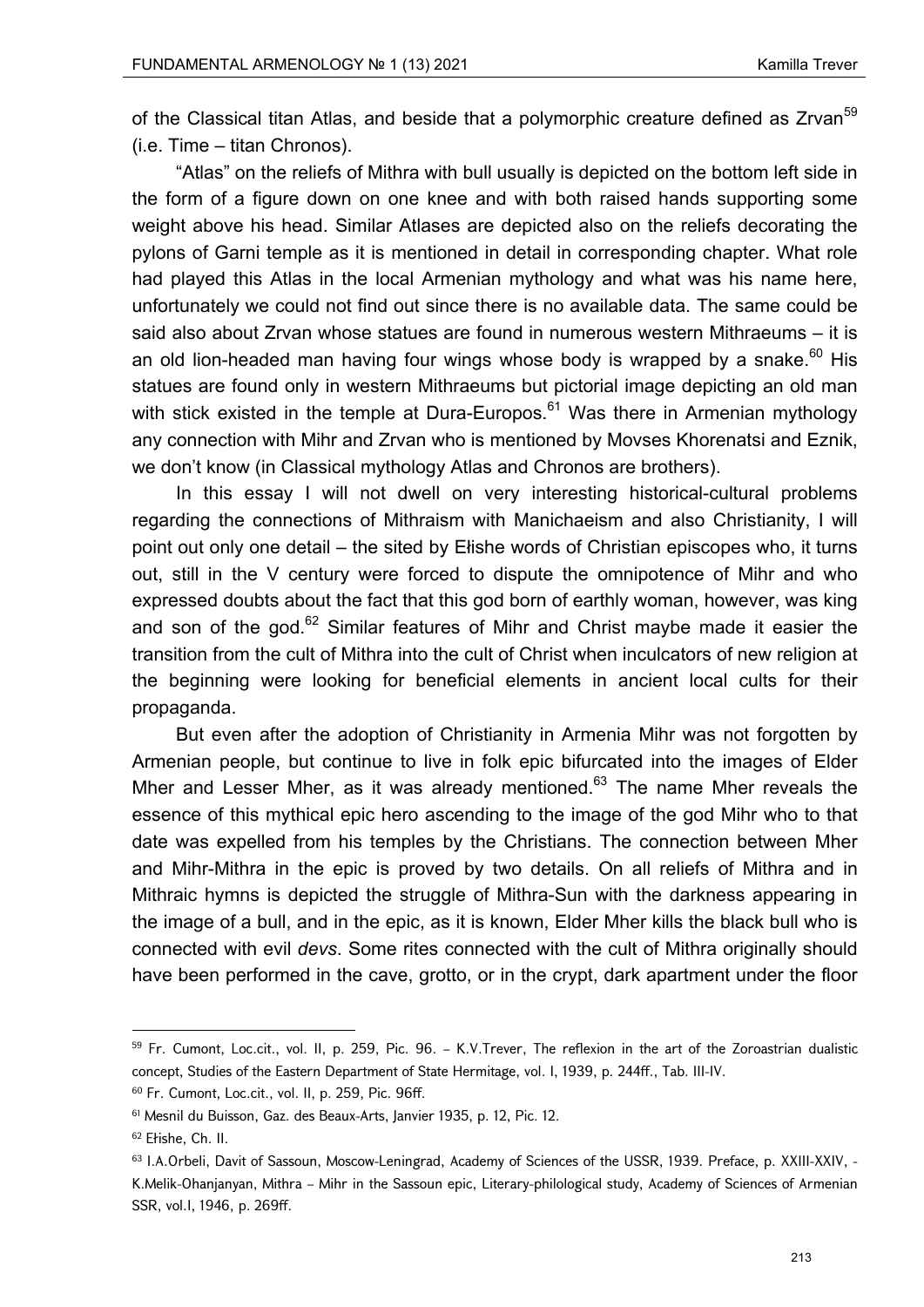of the temple, and in the epic, as we know, Lesser Mher walked away into the rock and stayed in the cave.

In Armenian the word "temple" ascends to the name of Mher where it sounds as "mehean"; $64$  in ancient Armenian calendar one of the months was named after Mher  $-$ "mehekan" (in Old Georgian calendar to this month corresponds "mihrakan-i") and one of the days of the month "mihr"; with the name of Mihr were sealed oath contracts. The reflexion of his cult is also quadriga on which the Sun-god goes around the sky which is depicted on the coins of Artavazd II, $^{65}$  and also the depiction of horse (by Xenophon – dedicated to the Sun-god)<sup>66</sup> on the coins of Tigran IV at the end of the I century BC.<sup>67</sup> Especially clear is the connection with the cult of Mithra is depicted on the coins of Tigran II, whose tiara is decorated with the Symbols of the Sun-god – rosette and two eagles on both sides,<sup>68</sup> and also on the relief from Hatra (Northern Mesopotamia, I-II centuries AD), on which are depicted radiant head of the Sun-god and eagles on both sides.<sup>69</sup>

It seems to me that such explanation is possible, absolutely regardless of various groundless semantic comparisons which are extant in some of my previous studies where I had tried, based on N.Ya.Marr's "stadial semantics", to reveal the semantic meaning of one or the other fabulous or mythical image. I.V.Stalin's work "Marxism and problems of linguistics" which had revealed deep fallacy of the "new theory of language" led me to the perception that the semantic clusters of N.Ya.Marr torn off in each given cases from specific reality can only lead away from the possibility of perception and explanation of one or the other image in cultural monuments, one or the other term or name which are kept in the people's memory through oral tradition. Accepting the "stadial semantics" I had overlooked the fact that the existence of semantic connection does not mean overlapping of concepts which on the basis of "paleontology of speech" I have compared diachronic phenomena outside of their historical setting.

Let me return to the cult of Mithra in Armenia.

Armenian kings, as it is seen through cited passages, emphasize their connection with Mihr and did worship exactly him as their tutelary god, as long as we can assume by the mentioned above story of Cassius Dio about the meeting of Trdat with Nero when Armenian king says the next words: "I came to you, to my god, like Mithra".<sup>70</sup> Through the mouth of Armenian king here is named his god. Therefore, it seems quite natural to assume that Trdat, as it was said above, by his return built in his residency at Garni a temple of his tutelary god Mihr, not for any other one.

<sup>64</sup> G.A. Kapancyan, Hittite gods by Armenians, p. 60.

<sup>65</sup> V. Langlоis, Numismatique de l'Armenie dans 1 antiquite, Paris, 1859, Tab. III, 1.

<sup>66</sup> Xenophon, Anabasis, Book IV, Ch. 5.

<sup>67</sup> E.Babelon, Rois de la Syrie, d'Armenie et de Commagene, Paris, 1890, Tab. XXIX, 20.

<sup>68</sup> Loc.cit., Tab. XXIX, 8-9, 15.

<sup>69</sup> W. Andrae, Hatra, Leipzig, 1908, Bd. I, Tab. XI; Pic. 20, Pic. 32.

<sup>70</sup> Cassius Dio, Book 63, Ch. 5, 2.